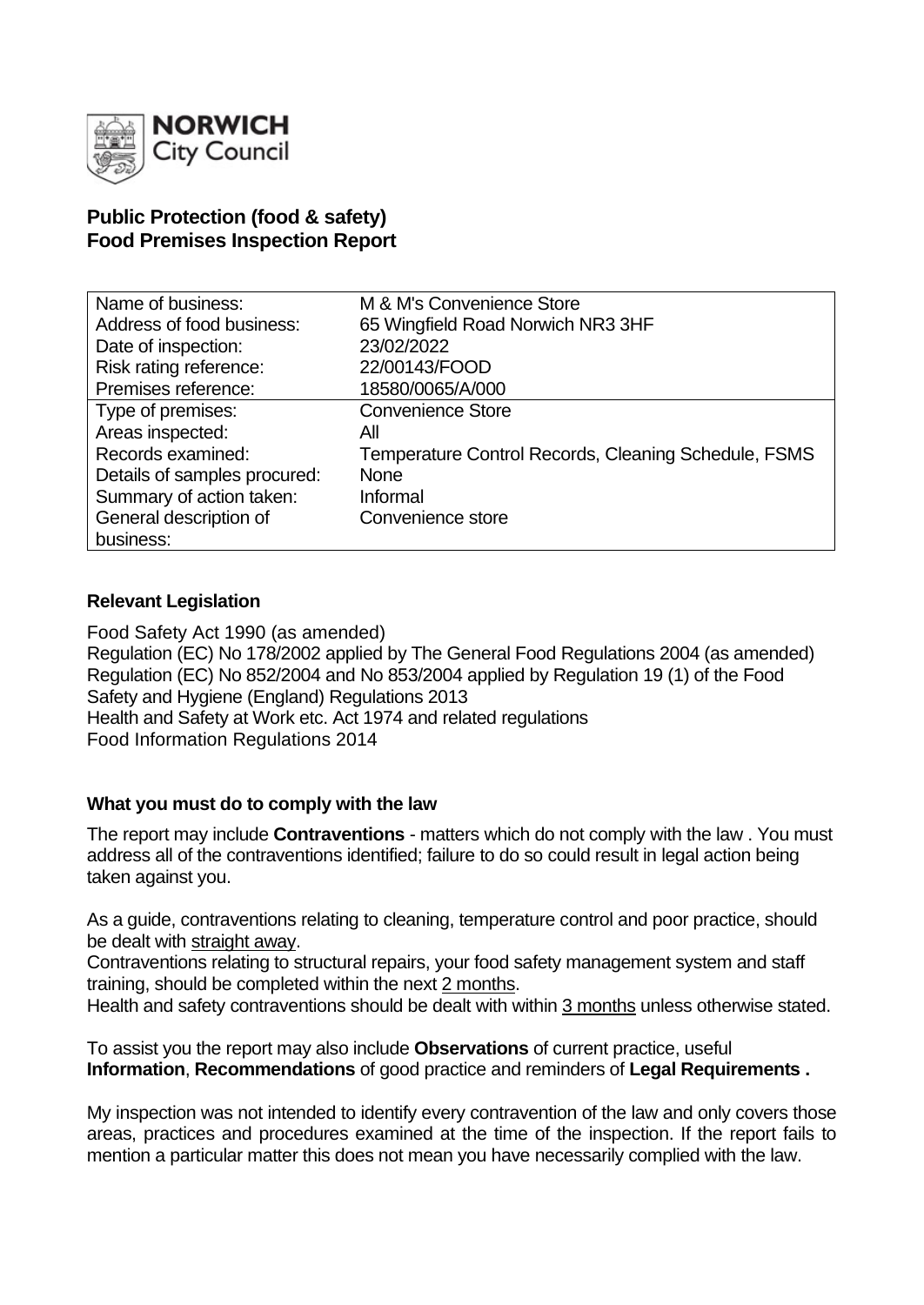# **FOOD SAFETY**

## **How we calculate your Food Hygiene Rating:**

The food safety section has been divided into the three areas which you are scored against for the hygiene rating: 1. food hygiene and safety procedures, 2. structural requirements and 3. confidence in management/control procedures. Each section begins with a summary of what was observed and the score you have been given. Details of how these scores combine to produce your overall food hygiene rating are shown in the table.

| <b>Compliance Area</b>                     |          |    |           | <b>You Score</b> |                |    |           |    |                |  |
|--------------------------------------------|----------|----|-----------|------------------|----------------|----|-----------|----|----------------|--|
| Food Hygiene and Safety                    |          |    |           | 0                | 5.             | 10 | 15        | 20 | 25             |  |
| <b>Structure and Cleaning</b>              |          |    | 0         | 5.               | 10             | 15 | 20        | 25 |                |  |
| Confidence in management & control systems |          |    | $\bf{0}$  | 5.               | 10             | 15 | 20        | 30 |                |  |
| <b>Your Total score</b>                    | $0 - 15$ | 20 | $25 - 30$ |                  | $35 - 40$      |    | $45 - 50$ |    | > 50           |  |
|                                            |          |    |           |                  |                |    |           |    |                |  |
| <b>Your Worst score</b>                    | 5        | 10 | 10        |                  | 15             |    | 20        |    |                |  |
|                                            |          |    |           |                  |                |    |           |    |                |  |
| <b>Your Rating is</b>                      | 5        | 4  | 3         |                  | $\overline{2}$ |    |           |    | $\overline{0}$ |  |

Your Food Hygiene Rating is 5 - a very good standard

000005

## **1. Food Hygiene and Safety**

Food Hygiene standards are excellent. You demonstrated full compliance with legal requirements. You have safe food handling practices and procedures and all the necessary control measures to prevent cross-contamination are in place. **(Score 0)**

### Temperature Control

**Observation** I was pleased to see you were able to limit bacterial growth and/or survival by applying appropriate temperature controls at points critical to food safety and that you were monitoring temperatures.

### **2. Structure and Cleaning**

The structure facilities and standard of cleaning and maintenance are all excellent and you demonstrated full compliance with the law. There is evidence of effective pest control and procedures are in place to rectify any problems as they arise. There is good provision for waste disposal. **(Score 0)**

### Cleaning Chemicals / Materials / Equipment and Methods